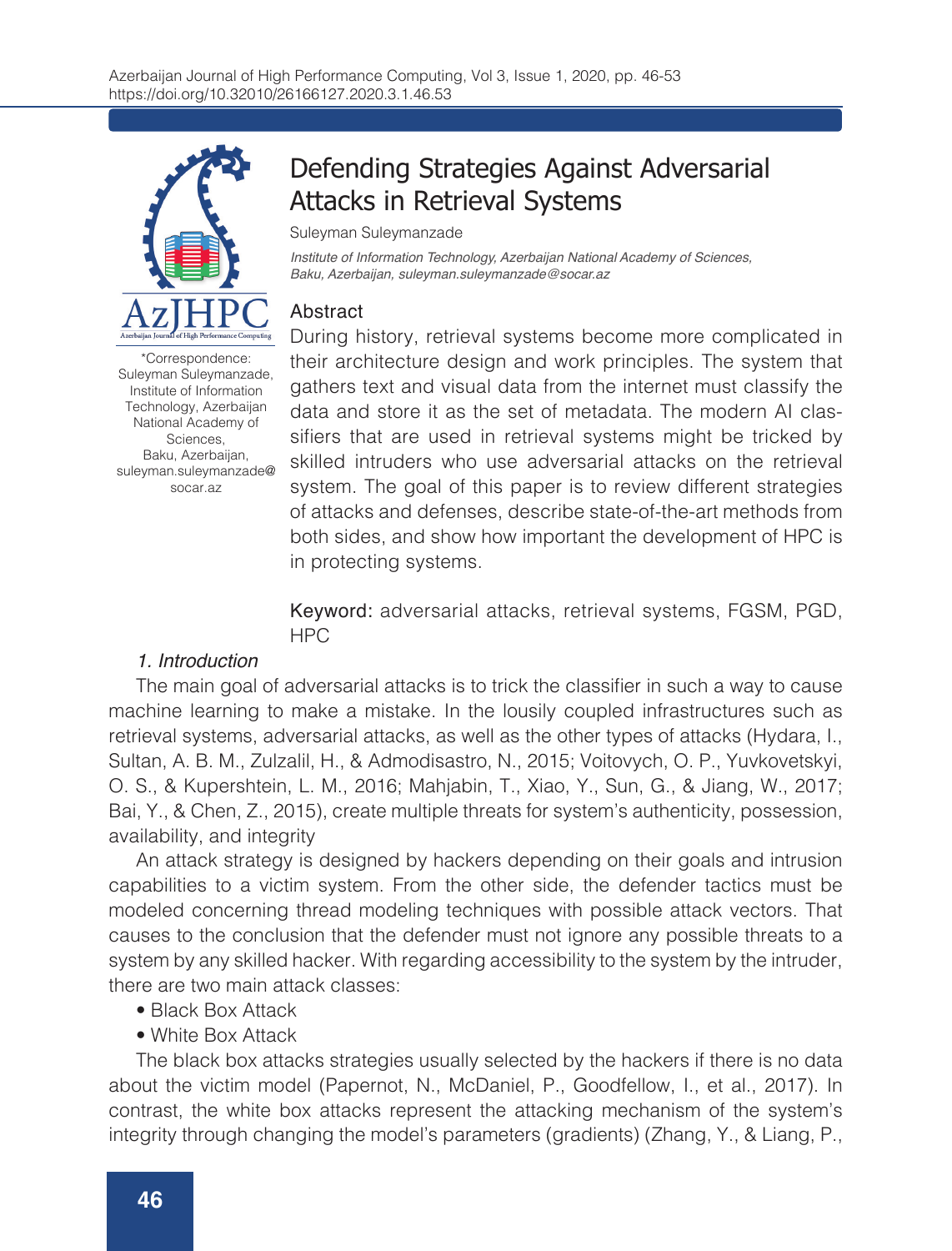2019).

Both strategies can also be classified as Targeted and Un-targeted attacks (Kwon, H., Kim, Y., Park, K. W., et al., 2018). In a targeted attack, the attacker disturbs the input data to predict the wrong but specific target class. An untargeted attack defines the attack techniques where the target label can be anything except the correct label.

## *2. Attack strategies*

## Fast Gradient Sign Method FGSM

Google introduced this method (Goodfellow, I. J., Shlens, J., & Szegedy, C., 2014). The attack is classified as a white box attack because the attacker Initially must have access to the training set. The Idea of FGSM based on the manipulation of the gradients of the loss for the input data in order to create the new data that can maximize the loss. The loss maximization must not be random but calculated in such a way to change the gradients onto the direction to misclassify a model. This kind of attack works well for images because it is hard to detect the little changes in images for the human eye, especially when only a few pixels are replaced.

In famous work, the researchers show that adding small noises to the original image of the panda causes the model to tag the image as a gibbon, with high accuracy (Goodfellow, I. J., Shlens, J., & Szegedy, C., 2014).

In this article, the classifier defined by the deep neural network (DNN) with the SoftMax output activation as  $\tilde{y} = f(\theta, x)$  for a given data-label pair (x, y). FGSM identifies the adversarial data  $\tilde{x}$  by maximizing the loss  $L(\tilde{x}, y) = L(f(\theta, x'), y)$  subject to the  $l_{\infty}$  perturbation constraint  $\left|\left|x'-x\right|\right|_{\infty}\leq \varepsilon$  with  $\varepsilon$  to be the attack strength. Under the first-order approximation, i.e.,  $L(\tilde{x}, y) \approx L(x, y) + \nabla_x L(x, y)^T \cdot (\tilde{x} - x)$  the adversarial data can be presented as

where

$$
\tilde{x} = x + \varepsilon * sign(\nabla_x J(\theta, x, y)),
$$

- $\tilde{x}$ : Adversarial data,
- $\bullet$   $x$ : Original input data,
- y: Original input label,
- $\varepsilon$ : Multiplier,
- $\varepsilon$ : Multiplier,<br>•  $\theta$ : Model parameters,
- $\bullet$   $J:$  Loss.

There is also an extension of FGSM with additionally enhanced iterations IFGSM that can be defined as

$$
x^m = x^{m-1} + \varepsilon * sign(\nabla_x J(\theta, x^{m-1}, y)),
$$

where  $m = 1, ..., M$ ,  $x^{(0)} = x$  and  $x' = x^{(M)}$ , with M being the number of iterations, the targeted FGSM can mislead any CNN with ReLU activation to classify. This formula can be extended with an elementwise clipping function which clips each element  $x^m$ of the input x into the range of  $[\max(0, x^m - \varepsilon), \min(1, x^m + \varepsilon)]$ ,

$$
x^m = clamp(x^{m-1} + a * sign(\nabla_x J(\theta, x^{m-1}, y)))\n), x^0 = x,
$$

where the  $a = \frac{\varepsilon}{N}$ . Typically, each component of the input vector, e.g., a pixel, is normalized within [0, 1].

Haviarova, E., & Benes, B., 2019). The idea based on randomly picking a point within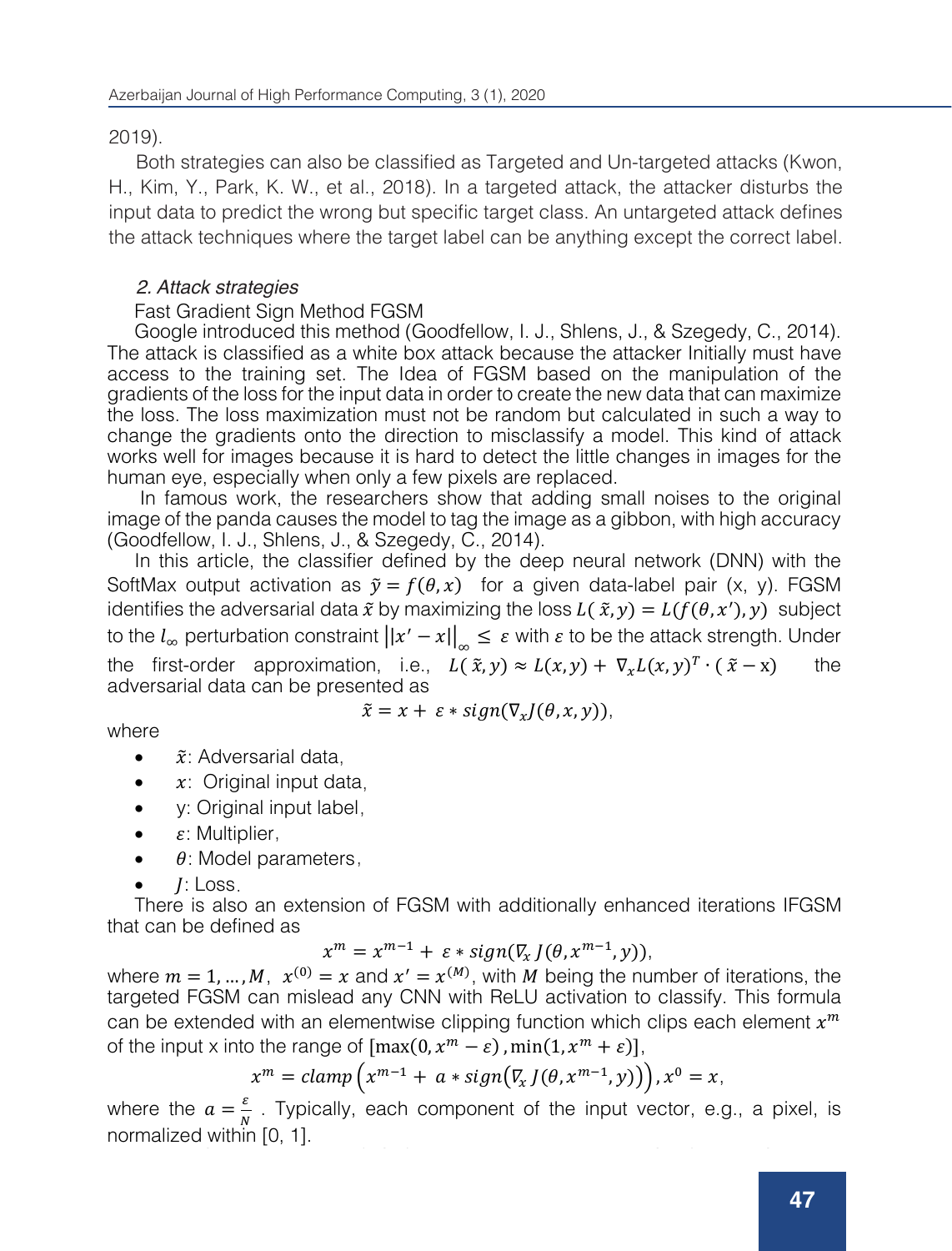Project Gradient Descent (PGD) attack is another type of IFGM (Wu, F., Gazo, R., 1) Haviarova, E., & Benes, B., 2019). The idea based on randomly picking a point within riavial ova; E.; & Berles, B.; 2010). The face based of randomly plenting a point within<br>a confined wrapper around each clean input and then applying the multi-step IFGM in a commed wrapper around each clean input and then applying the mail step if Givin in<br>order to model adversarial data for the right input.

of act to moder adversand data for the ngin lipat.<br>There are some powerful gradient-based attacks known for today:

Elastic-Net attacks EAD based on the  $L_2$  and  $L_\infty$  distortion, where  $an L_1$ -oriented adversarial example includes the state-of-the-art  $L_2$  attack in the particular case<br>(Chang T J He Y & Li P 2018) (Chang, T. J., He, Y., & Li, P., 2018).  $T$ dasiic-iver arracks EAD based on the  $L_2$  and  $L_\infty$  distortion, when

Another example based on the idea to us  $\frac{1}{2}$  example includes the state of the state of the state of the particular case intersective attack in the particular case of the particular case, intersective attack in the p adversarial example can be generated as an interactive attack (Chen, P. Y., Sharma, adversandrexample ban be generated as an increditive attack (energy F. F., onarma,<br>Y., Zhang, H., Yi, J., & Hsieh, C. J., 2018; Carlini, N., & Wagner, D., 2017). The loss function was defined as  $l(x') = max(max{Z(x')_i:i \neq t} - Z(x')_t, -k)$ . As k increases, the model classifies the adversarial example as increasingly more likely; this example<br>was high-confidence adversarial. the model classifies the adversar<br>was high-confidence adversarial. Function was defined as  $Y(x) = max$  ( $max{Z(x_j; i \neq l} = Z(x_j, -k)$ ). As R increases,

was high connactive daversarial.<br>The third powerful gradient-based attack was described (Carlini, N., & Wagner, D., me this thing powerful gradient based attach was desembed (Samin, N., & Wagner, B., 2017). The method based on PGD adversarial example with the "first-order adversary" zo Tr. The method based on TGB adversand example with the first order daversary<br>represented as most vigorous attack utilizing the local first-order information about the network To produced as most vigorous attack atmizing the local method christmation about the "first-order".

In the conclusion of the gradient-based attacks, the research shows that if an intruder can access to the model's gradients, they can craft a new fake-set of madder can decess to the models gradients, they can clare a new rate set of adversarial examples to trick the model. It proves that adversarial example is hard to adversand examples to their the model. It proves that deversand example is hard to<br>be detected with classic methods – the type of security through obscurity aside is hard to defend against them. adverse with order the model. It proves the model is proved to that a model is hard to that a result of the model. It is not a model is that and to the model of the model is that and the model is that and the model is not be detected with classic methods – the type of security through obscurity aside is hard

Backward Pass Differentiable approximation.

Uses against the defender that mask the gradients, so approximation of  $f(x)$ becomes a hard problem. In that case, attackers build the neural network from scratch becomes a hard problem. In that case, attackers baild the nearal network from soraton<br>by using the same train data as the classifier where he uses his gradients. The idea is by doing the same train data as the stassine. Where he does no gradients. The idea is simple: if the attacker cannot use the gradients, he creates the gradients. BPDA allows simple: if the attacker cannot use the gradients, he creates the gradients. Br BA allows<br>for attacking non-differentiable networks by approximating the gradients of the nonof attacking non-attack-mable-hetworks by approximating the gradients of the non-<br>differentiable layer. The gradient is estimated by computing the forward pass normally but replacing a non-differentiable layer  $f(\cdot)$  with a differentiable approximation  $h(\cdot) \approx$  $f(\cdot)$  on the backward pass. but replacing a non-differentiable layer  $f(\cdot)$  with a differentiable approximation  $h(\cdot) \approx$ but replacing a non-differentiable layer (° ).<br>Differentiable la differentiable approximation of a differentiable approximation approximation approximation t

Assume that the transform  $f(x)$  is simple; if data were altered too much, it would be hard to predict the correct label correctly. If a gradient from  $f(x)$  is unattainable, then the attacker defines the naturals  $f(x)$ the attacker defines the network  $g(x)$  and train the neural network to approximate  $f(x)$ .<br>If a(x), approximates  $f(x)$ , then there is a grablem to gatting it is argaliant and union it. If  $g(x)$  approximates  $f(x)$ , then there is a problem to getting it is gradient and using it to region the approximates the training the network to approximate (). to replace the one that would come from  $f(x)$  when running their optimizer. (∧+) ASSUME that the transform<br>I back the assessed backward to pass.

# 3. Defending strategies

of Random Transform BaRT. Adversarial Training

Defending strategies must rely on research methodologies, such as formal methods 2018) Electroning Strategies Intest Figure 1011 (1958) Electronic Computer Strategies Strategies A., Andrea D., 2016; Vocal Library A., Cobraidt, J., Toirroe, D., 2016; Vochu, A. or empirical defenses (Madry, A., Makelov, A., Schmidt, L., Tsipras, D., & Vladu, A.,<br>2017: Cheng, S., Cuttmen, J., Dette, A., Muere, A., et el., 2016; Veee, J., & Scheffer 2017; Chong, S., Guttman, J., Datta, A., Myers, A., et al., 2016; Voas, J., & Schaffer,<br>K., 2016; Smith, W., 2010), Eermel methode are a methomotical technique used to R., 2010, Smilin, W., 2019). Formal methods are a mathematical technique used to<br>guarantee the robustness of software/ hardware systems. As applied to neural than a few layers deep. Unlike the formal method to have the formal methods, empirical defenses are relying on  $\epsilon$ networks, state of the art formal method techniques today cannot verify a network more<br>then a four lovere doop. Unlike the formal methods, empirical defenses are relying an than a few layers deep. Unlike the formal methods, empirical defenses are relying on K., 2016; Smith, W., 2019). Formal methods are a mathematical technique used to

training, Gradient Masking, Extra class, Input modification, Detection, and the Barrage

This technique based on the idea that the defender trains the adversarial examples with the rest of the dataset. This method teaches the model teaches the model to ignore noises and only in the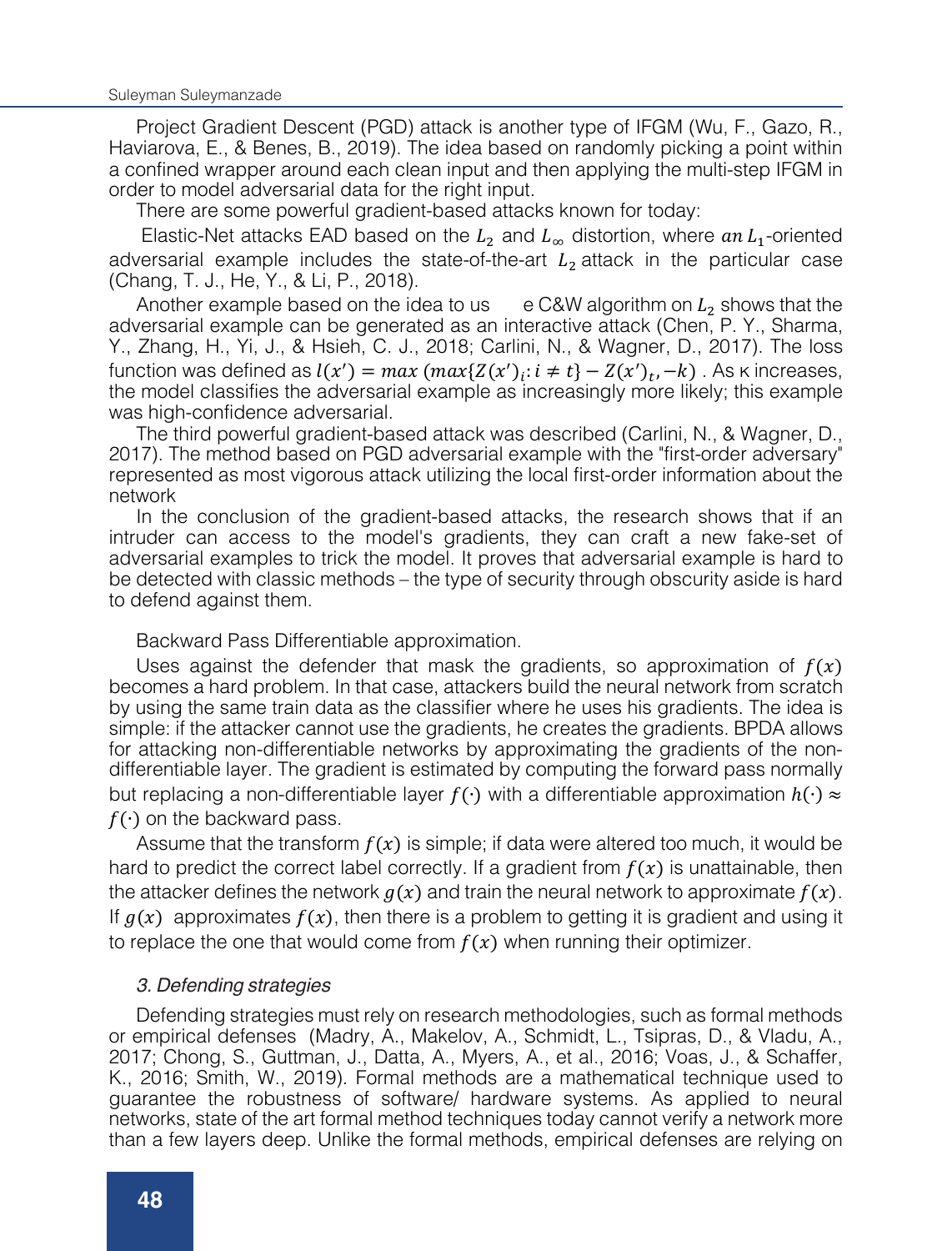experiments to evaluate the effectiveness of a defense. There are some well-known experiments to evaluate the effectiveness of a defense. There are some well-known<br>strategies against adversarial attacks based on empirical methods: Adversarial<br>training Credient Medius Extra class langt medification Peter training, Gradient Masking, Extra class, Input modification, Detection, and the Barrage<br>of Bandom Transform BaBT of Random Transform BaRT.

Adversarial Training

Adversanar training<br>This technique based on the idea that the defender trains the adversarial examples with the rest of the dataset. This method teaches the model to ignore noises and only<br>Least if face the school fecture learn it from the robust feature. or empirical defenses (Madrid defenses (Madrid de General de la constanta de Santa examples).<br>El segundo de Santa Caractería de Santa Caractería (Madrid de Santa Caractería de la constanta de Santa Caract



with the rest of the dataset. This method teaches the model to ignore noises and only *Fig. 1: Adversarial Attack*

The adversarial training has a disadvantage – it can only defend the model against the same attack used to craft examples included initially in the training pool. The increasing number of adversarial examples that defender adds to the training set And another problem with the model standard was proposed in the data set via Spectral Normalization of the data creates another problem with the model's underfitting.

In general, to describe the adversarial training the risk minimization (ERM) must<br>be defined where the similar the minimize the risk must be received assembly be defined, where the aim is to minimize the risk over adversarial example

$$
h * = argmin_{h \in \mathcal{H}} \mathbb{H}_{(x, y_{true}) \sim D} \left[ \max_{\left\| \mathbf{x}^{adv} - x \right\| \leq \epsilon} L(h(x^{adv}), y_{true}) \right],
$$

- **h**  $\in \mathcal{H}$ : target model,
- budget  $\epsilon$  where  $||x^{adv} x||_{\infty} \leq \epsilon$ .

There is some variation of the adversarial training method: Ensemble adversarial training, where the augments training data with perturbations transferred from other models (Oltramari, A., & Kott, A., 2018).

Another method was proposed in by training the dataset via Spectral Normalization (Tramèr, F., Kurakin, A., Papernot, N., et al., 2017)

The Barrage of Random Transform BaRT

The Idea of BaRT technique based on modifying the image at the inference time (Farnia, F., Zhang, J. M., & Tse, D., 2018). This modifying includes the transformation such as blurring, noise adding, FFT Alteration, Gaussian blur effects (Raff, E., Sylvester, J., Forsyth, S., & McLean, M., 2019). Moreover, this chain of transformation is done randomly. The following algorithm shows how BaRT is applied to the data:

- Select a large number of transformations Select a large number of transformations;
- Tune each of the transformations randomly;
- Select a subset of transformations to apply them for the input;
- Produce the transforming in random order.

Experience showed that, even after recalculating the adversarial gradients, the Barrage of Random Transforms (BaRT) is one of the most powerful defense methods, even the most severe attacks, such as PGD.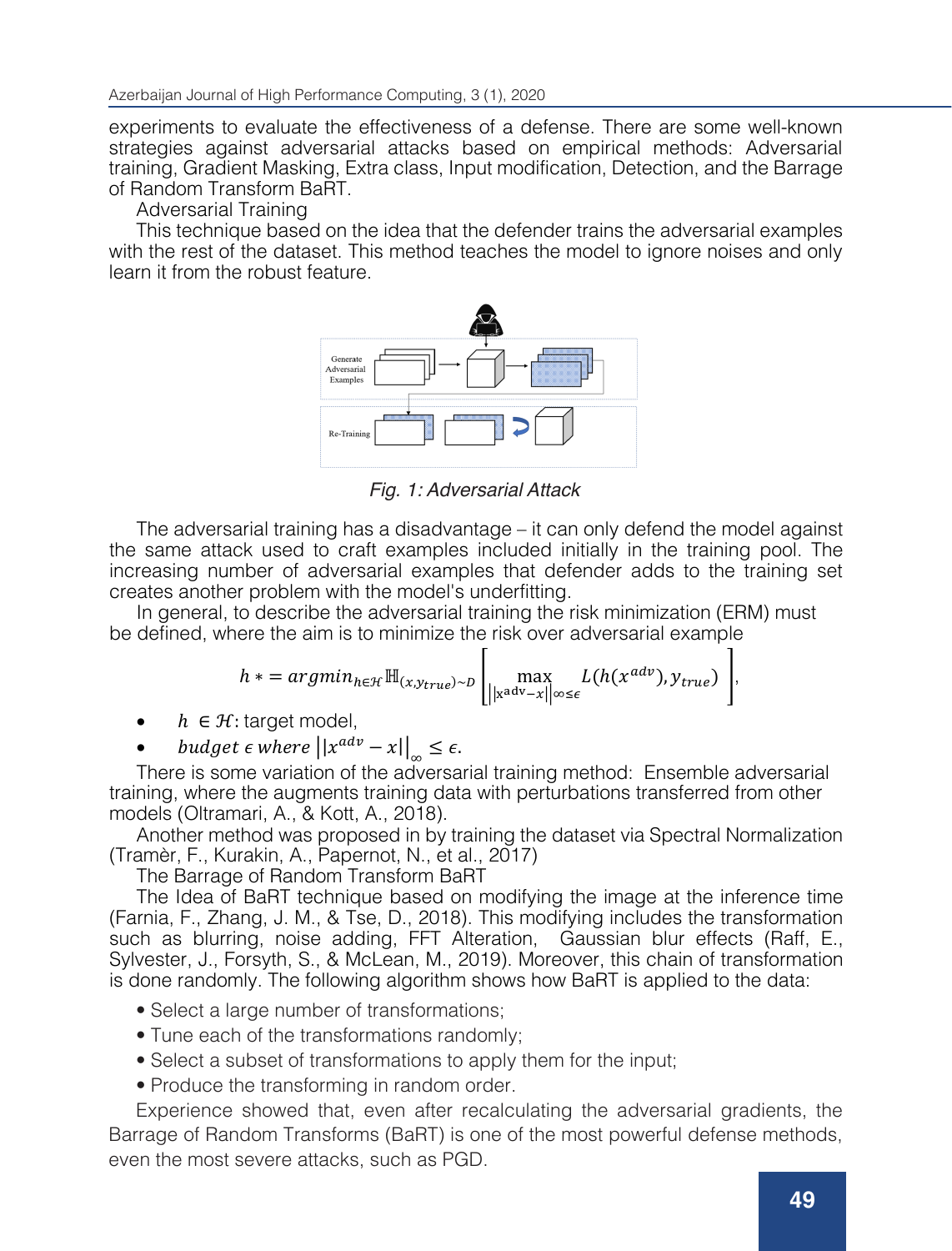

*Fig. 2. BaRT performance*

The figure above shows that the number of transformations dramatically drops the success of the adversarial attack.

#### *.4. Combined technique with parallel computation and detection process on hpc*

The usage of HPC for face detection in crowded places where all detection processes are done in parallel is at risk of adversarial attacks. The data is streamed continuously, and the training processes must be handled continuously. In such complicated systems, detection and adversarial training processes on HPC are done in partitioned forms. Two strategies must be balanced in order to achieve efficient work.

Distributed detection strategy:

The distributed approach based on the separation of concerns conception with the space of multiple HPC processes where each process uses one entity of trained neuron network in order to detect only one adversarial attack. The advantage of the distribution strategy is that detection agents (processes) use lightweight neural networks that detect and trained fast. However, detection is done in a round-robin way where each agent that responsible for the different adversarial attacks must check the same object.

Clone agent strategy:

This approach is based on an overloaded neural network that can detect multiple adversarial attacks. The advantage of this approach is to use the copies of the same process scan objects only once, without repeating. The disadvantage of such an approach is the risk of the model's overfitting.

 Another advantage of HPC in adversarial learning is the ability to parallelize the process of training. Some adversarial methods such as MAT (A Multi-strength Adversarial Training Method to Mitigate Adversarial Attacks) combines the effect of multiple adversarial strength has parallel computation version which called a parallel MAT it consists of multiple neural networks and summarized in upper-boundary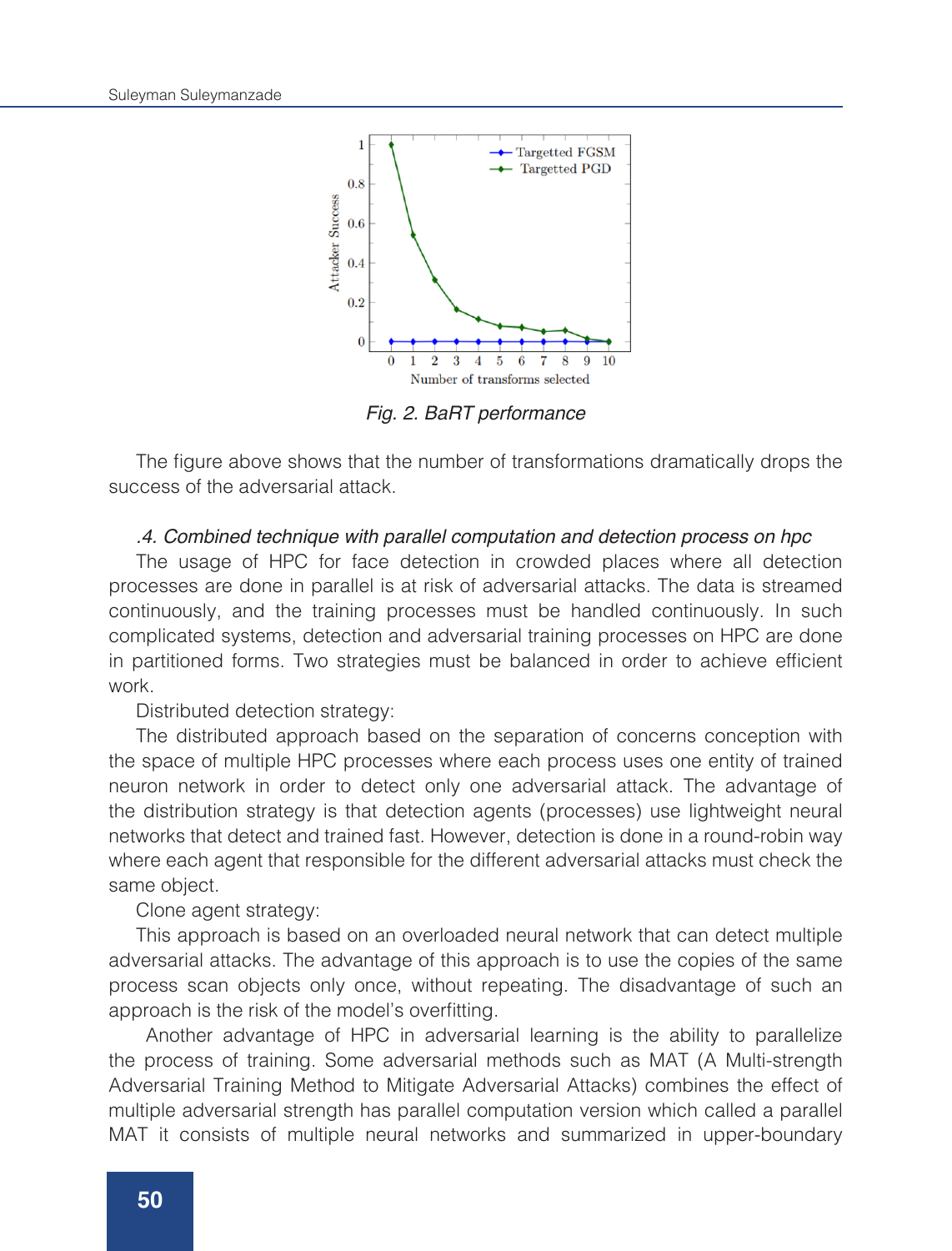decision unit (Naidu, V. P. S., 2011). Each of these neural networks can be trained in parallel on HPC. One approach is to use the parallelizing backpropagation of neural network with MapReduce and cascading model (Song, C., Cheng, H. P., Yang, H., Li, S., et al., 2018).



Fig. 3: Parallel training efficiency on HPC

The efficiency of parallelism of the neural network, as well as any other parallel computation process, is calculated by Amdahl's law and High-Performance Conjugate Gradients (HPCG) (Liu, Y., Jing, W., & Xu, L., 2016; Amdahl, G. M., 1967). The efficiency of parallel backpropagated neural network CBPNN against standalone, standalone BPNN shown in the figure above.

### *5. Conclusion*

This paper attempted to describe the state-of-the-art studies for adversarial examples from the attacker and defender perspective in the deep learning domain. The threat of adversarial attacks is increasing, but there are few defense methods. The defending strategies against adversarial attacks, which were mentioned above, include training phases that take time to adapt the system for new adversarial attacks. The attacker might use not only one, but the set of attacking models to trick the system while adversarial training runs at the background. One way to solve this problem is to parallelize the adversarial training process against a single attacking model; another way is to use ensemble methods, including horizontal and vertical strategy. These issues force the use of powerful server-based HPC systems to respond to the next attack quickly. The impact of HPC so solve computational problems is growing in many fields (Ismayilova, N., & Ismayilov, E., 2018). According to, the growth of computational power and AI-based systems causes an increase in the number of adversarial based attack techniques. This trend will continue to grow. Defenders must react to this problem before and take action at the time before the attacker damages a system.

## *References*

Amdahl, G. M. (1967, April). Validity of the single processor approach to achieving large scale computing capabilities. In *Proceedings of the April 18-20, 1967, spring joint computer conference* (pp. 483-485).

Bai, Y., & Chen, Z. (2015, November). Analysis and Exploit of Directory Traversal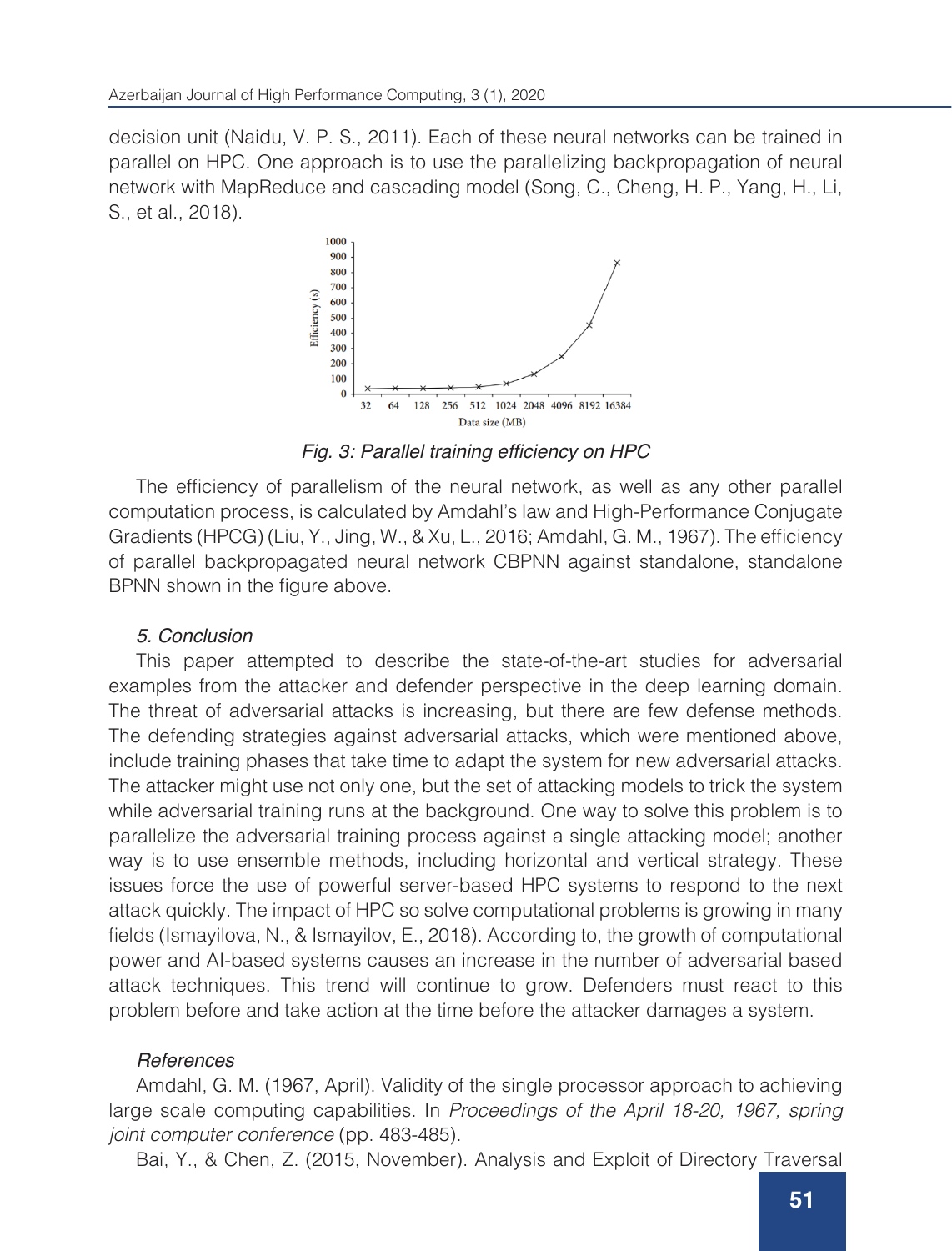Vulnerability on VMware. In *International Conference on Applications and Techniques in Information Security* (pp. 238-244). Springer, Berlin, Heidelberg.

Carlini, N., & Wagner, D. (2017, May). Towards evaluating the robustness of neural networks. In *2017 ieee symposium on security and privacy (sp)* (pp. 39-57). IEEE.

Carlini, N., & Wagner, D. (2017, November). Adversarial examples are not easily detected: Bypassing ten detection methods. In *Proceedings of the 10th ACM Work*shop on Artificial Intelligence and Security (pp. 3-14).

Chang, T. J., He, Y., & Li, P. (2018). Efficient two-step adversarial defense for deep neural networks. *arXiv preprint arXiv:1810.03739.* 

Chen, P. Y., Sharma, Y., Zhang, H., Yi, J., & Hsieh, C. J. (2018, April). Ead: elastic-net attacks to deep neural networks via adversarial examples. In *Thirty-second*  AAAI conference on artificial intelligence.

Chong, S., Guttman, J., Datta, A., Myers, A., et al. (2016). Report on the NSF workshop on formal methods for security. *arXiv preprint arXiv:1608.00678.*

Farnia, F., Zhang, J. M., & Tse, D. (2018). Generalizable adversarial training via spectral normalization. *arXiv preprint arXiv:1811.07457.*

Goodfellow, I. J., Shlens, J., & Szegedy, C. (2014). Explaining and harnessing adversarial examples. *arXiv preprint arXiv:1412.6572.* 

Hydara, I., Sultan, A. B. M., Zulzalil, H., & Admodisastro, N. (2015). Current state of research on cross-site scripting (XSS) – A systematic literature review. *Information and Software Technology, 58,* 170-186.

Ismayilova, N., & Ismayilov, E. (2018) Convergence of HPC and AI: Two Directions of Connection. Azerbaijan Journal of High Performance Computing, 1(2), 179-184.

Kwon, H., Kim, Y., Park, K. W., et al. (2018). Friend-safe evasion attack: An adversarial example that is correctly recognized by a friendly classifier. *computers & security, 78,* 380-397.

Liu, Y., Jing, W., & Xu, L. (2016). Parallelizing backpropagation neural network using MapReduce and cascading model. *Computational intelligence and neuroscience, 2016.*

Madry, A., Makelov, A., Schmidt, L., Tsipras, D., & Vladu, A. (2017). Towards deep learning models resistant to adversarial attacks. *arXiv preprint arXiv:1706.06083.*

Mahjabin, T., Xiao, Y., Sun, G., & Jiang, W. (2017). A survey of distributed denial-of-service attack, prevention, and mitigation techniques. *International Journal of Distributed Sensor Networks, 13*(12), 1550147717741463.

Naidu, V. P. S. (2011, November). Multi-resolution image fusion by FFT. In *2011 International Conference on Image Information Processing* (pp. 1-6). IEEE.

Oltramari, A., & Kott, A. (2018). Towards a reconceptualisation of cyber risk: an empirical and ontological study*. Journal of Information Warfare, 17*(1), 49-73.

Papernot, N., McDaniel, P., Goodfellow, I., et al. (2017, April). Practical black-box attacks against machine learning. In *Proceedings of the 2017 ACM on Asia conference on computer and communications security* (pp. 506-519).